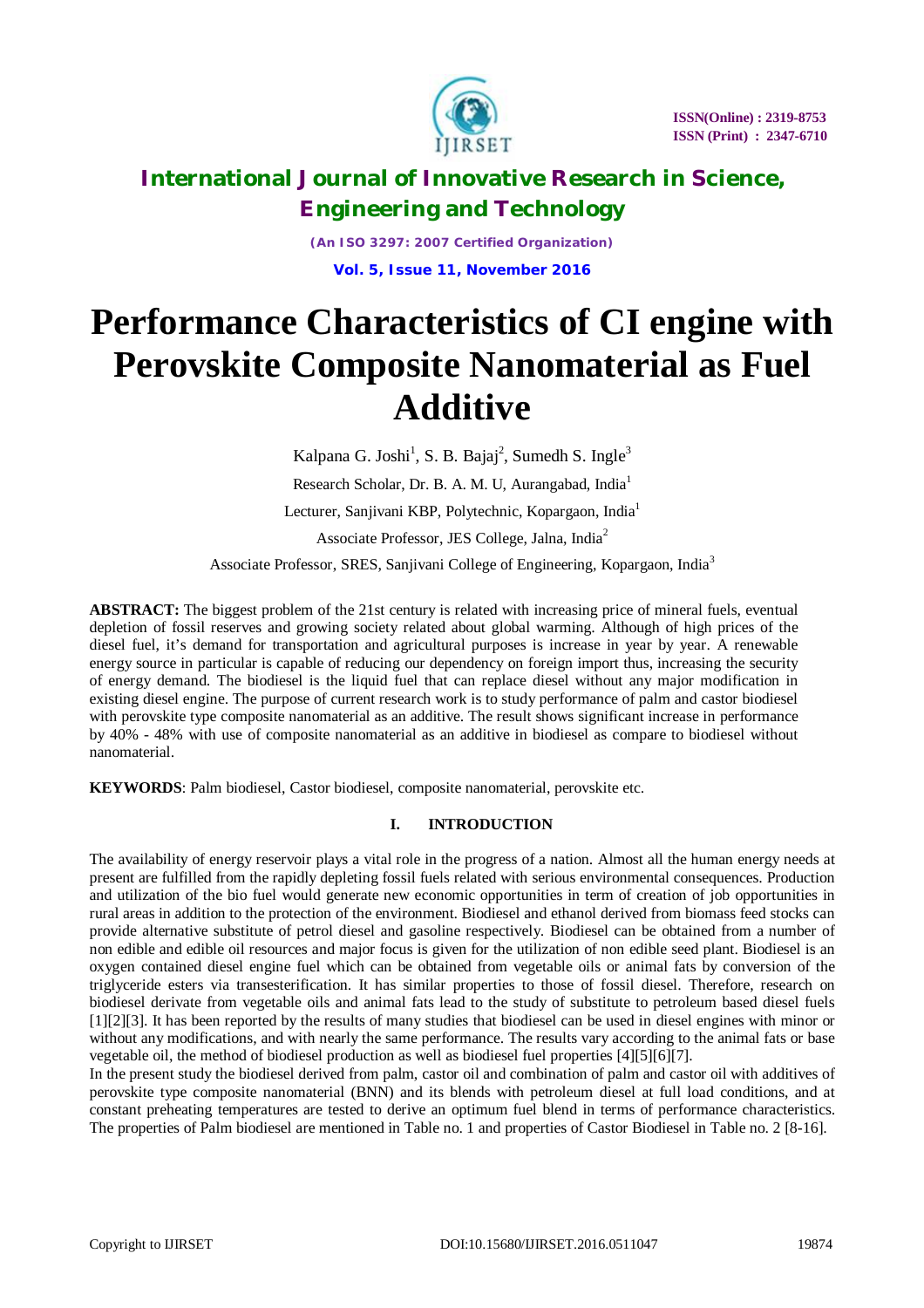

*(An ISO 3297: 2007 Certified Organization)*

### **Vol. 5, Issue 11, November 2016**

### **Table 2.** Properties of Palm biodiesel **Table 1.**Properties of Castor biodiesel

| 36790 kJ/kg               |
|---------------------------|
| 4.1 mm <sup>2</sup> /s    |
| 0.875                     |
| $175^{\circ}$ C           |
| $-12^{\circ}$ C           |
| 52                        |
| $0.875$ g/cm <sup>3</sup> |
| Dark Brown liquid         |
|                           |

| Calorific Value                | 37900.8 kJ/kg              |
|--------------------------------|----------------------------|
| Viscosity at 40°C              | $15.98$ mm <sup>2</sup> /s |
| Specific gravity at room temp. | $0.888$ kg/lit             |
| <b>Flash Point</b>             | 190.7°C                    |
| Pour Point                     | $-45^{\circ}$ C            |
| Cetane number                  | 50                         |
| Density at room temp.          | 888 kg/ $m^3$              |
| Visual appearance              | Viscous pale yellow        |

### **II. EXPERIMENTAL SETUP**

The experimentation was carried out on a single vertical cylinder, 4-stroke, single acting, totally enclosed, watercooled, high speed compression ignition engine. The engine specifications are shown in Table no. 3. The engine was coupled by universal coupling to an Eddy Current Dynamometer. The engine and eddy current dynamometer were mounted on a common bed made from Iron C-Channel which was bolted to the cement foundation as shown if figure no. 1. In case of eddy current dynamometer, the loading is electrical i.e., by excitation current to the dynamometer coil.

#### **Table 3.** Engine Specifications

| Make             | Kirloskar                                     |
|------------------|-----------------------------------------------|
| Type             | Single Cylinder, 4 Stroke, C.I. diesel engine |
| C.R.             | 16.5:1                                        |
| Stroke           | $110 \text{ mm}$                              |
| Bore             | $80 \text{ mm}$                               |
| Rated output     | $3.7$ kW                                      |
| BMEP at 1500 rpm | 5.42 bar                                      |
| Rated speed      | 1500 rpm                                      |
| Dynamometer      | Eddy current, water cooled with loading unit  |
|                  |                                               |



Fig.1. Experimental Setup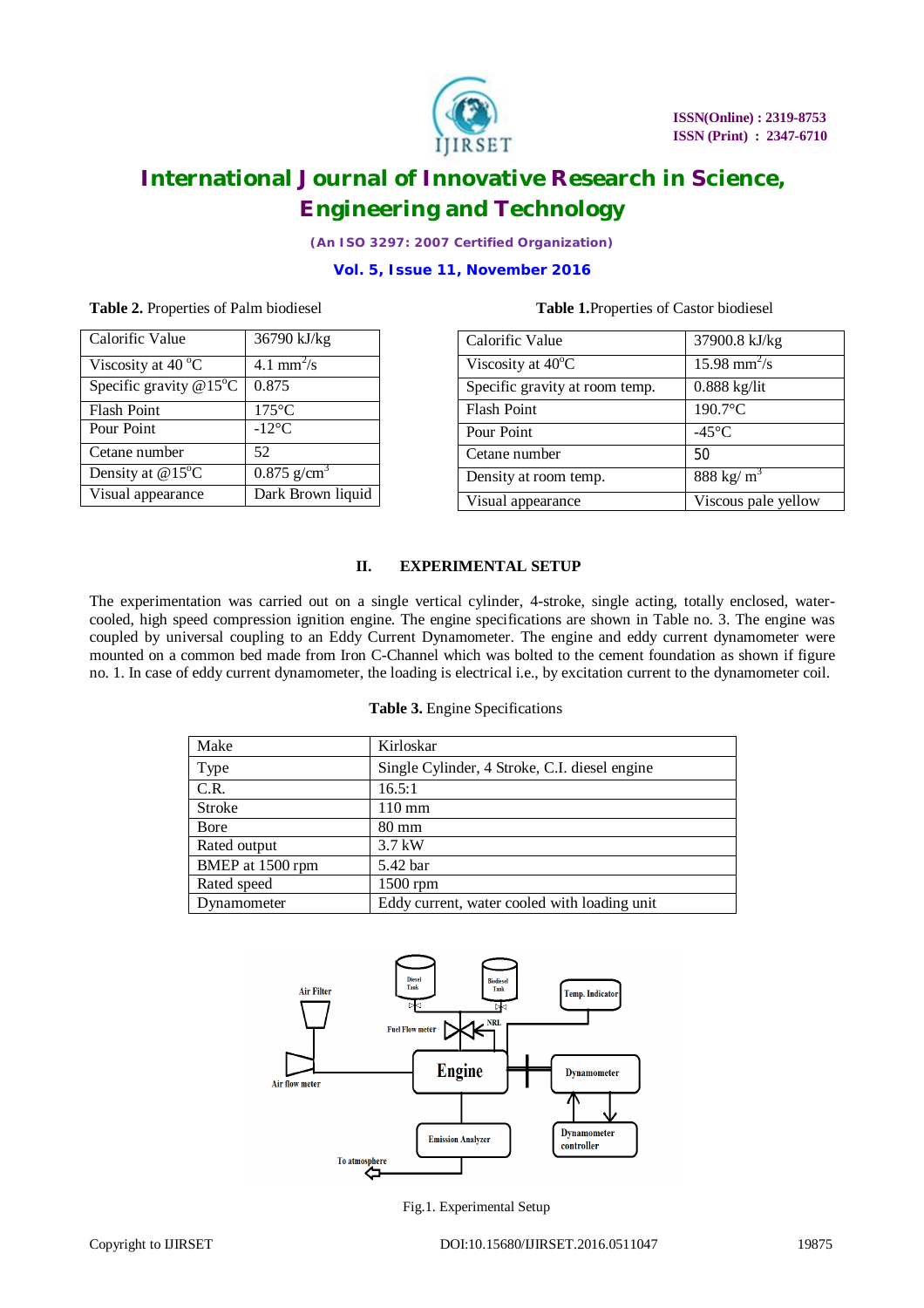

*(An ISO 3297: 2007 Certified Organization)*

**Vol. 5, Issue 11, November 2016**

#### **III. EXPERIMENTATION**

Experimentation was carried out in two parts i.e. synthesis of perovskite type composite nanomaterial and experimentation on CI engine for performance, with Biodiesel and then with Composite nanomaterial as Fuel additive.

### *A. SYNTHESIS OF COMPOSITE NANOMATERIAL*

Perovskite Composite nanomaterial was synthesized by conventional solid state method [9]. The mixture of barium oxide, nickel oxide and niobium oxide (99% AR grade) were taken in the stoichiometric proportion for sample then it was crushed for 4 hours. This sample was then kept in the muffle furnace in the silica crucible at 600 degree Celsius for 12 hours. It was then cooled naturally and again crushed for 4 hours.

XRD of the BNN material was carried out which showed sharp single peaks as shown in figure no.2. This indicates the single phase nature of the sample with cubic structure.



Fig. 2. X-ray diffraction pattern of Ba  $(Ni<sub>0.5</sub>Nb<sub>0.5</sub>)O<sub>3</sub>$  Perovskite material

### *B. EXPERIMENTATION ON DIESEL ENGINE*

Biodiesel (B100) and its blends B20, B40, B60, B80 & additive were used to test the engine at full load [5]. Initially 2 gm of nanomaterial per liter was mixed in biodiesel. This mixture was stirred for half hour with the help of Flocculator machine at 200 rpm as shown in figure no.3. The engine was stabilized for 10 minutes after each experimentation and then various parameters were recorded. The injection pressure of injector was kept 200 bar. The engine was loaded using the eddy current dynamometer gradually. The speed of the engine was sensed using a sensor pre-installed in the dynamometer and was note down from the display on the control panel of the dynamometer.



Fig. 3 Flocculator machine (for proper mixing of additives)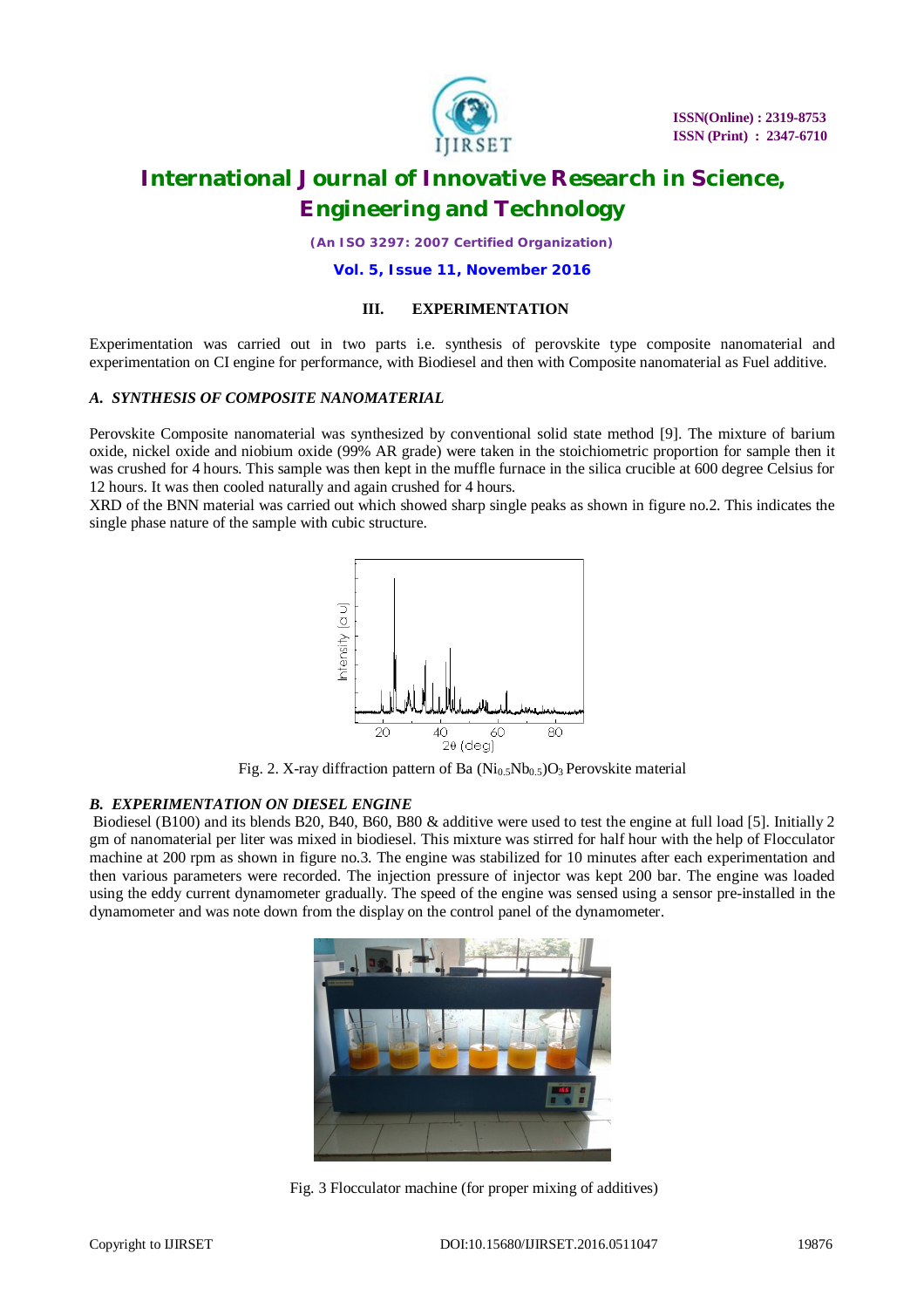

*(An ISO 3297: 2007 Certified Organization)*

**Vol. 5, Issue 11, November 2016**

### **IV. RESULT AND DISCUSSION**

### *A. BRAKE THERMAL EFFICIENCY*

The variations of brake thermal efficiency with different blends of biodiesel and additive are represented in Fig. 4 5, 6, 7.

Fig.4. The graph predicts variation of BTE with respect to blends of Palm with additive. It is found that as blend ratio increases, brake thermal efficiency increases up to B80 later on it decreases at B100. The more BTE encountered at blend B80. Viscosity of Palm is less as well as BNN material is more dense so proper mixing of fuel i.e. optimization takes place and complete combustion occurs.

Fig. 5. The graph shows variation of BTE with respect to blends of Castor with additives. It is observed that the blend pecentage increases the BTE also increases upto B100. It is found that B100 shows more BTE as compared to other blends. As blend B100 is more dense as compare to other blend, power produced is more.

Fig. 6. The graph shows variation of blends of palm, castor and additive. It predicts that initially BTE increases and then decreases. It is found that B60 blend of P+C+BNN shows more BTE. 60% palm reduces vicocity while 40 %castor gives more dense charge which in result gives maximum BTE at B60 blend.

Fig.7. the graph shows BTE of optimum biodiesel blend. It is found that Palm with additive B80 blend shows highest BTE. It is so because viscosity of palm provide proper mixing and optimization for combustion . Secondly BNN provides good turbulance in the combustion chamber.

 $36$ 









 $C + BNN$ 





Fig.6 Graph of BTE Vs. Blend for P+C+A Fig.7 Graph of optimum BTE vs. Biodiesel and its

### *B. BRAKE SPECIFIC FUEL CONSUMPTION*

BSFC is a measure of combustion efficiency. BSFC with respect to different blends of Biodiesel are shown in Fig. 8, 9,10,11.

Blend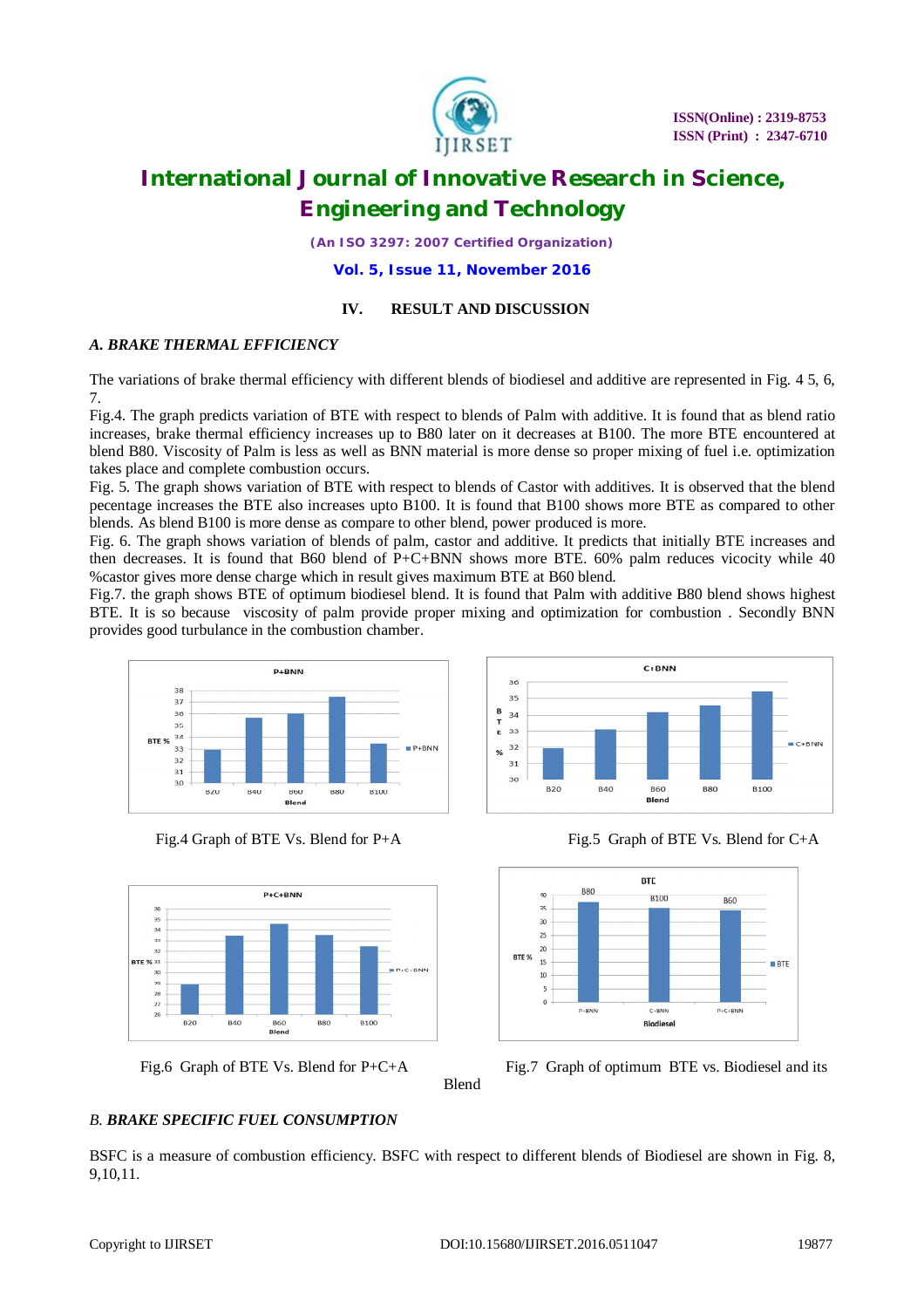

*(An ISO 3297: 2007 Certified Organization)*

### **Vol. 5, Issue 11, November 2016**

Fig.8. predicts the variation of BSFC with respect to blends of palm biodiesel with BNN as additive. It is observed that as the blend percentage increases the BSFC decreases and at B80 BSFC is minimum i.e. 0.245kg/kWh. This is because the fuel consumption at B80 is minimum as well as density is less.

Fig. 9. Shows the variation of BSFC versus castor with additive. It predicts that as blend percentage goes on increases BSFC goes on decreasing i.e. at B100 it is minimum. This is because density of castor is more as compared to palm and BNN.

Fig.10. Shows variation of BSFC with respect to blends palm castor and additive. It is observed that with increase in blend, BSFC decreases up to B60 then again increases till B100. The minimum BSFC is encountered at B60. This is because 60 % palm and 40% castor i.e. the average density will be less than castor also BNN helps for complete combustion.

Fig. 11. Graph represents the optimum BSFC variation with respect to biodiesel with additive. It is found that Biodiesel palm+ BNN shows lowest BSFC at blend B80. Since fuel consumption of palm with additive is lowest.

 $0.33$ 

 $0.32$ 

 $0.31$ 

 $0.3$ 

 $0.28$ 

 $0.27$ **W** 0.26<br> $h$  0.25

B<sub>20</sub>

B<sub>40</sub>

B<br>S<br>F<br>C

 $\sqrt{\mathbf{k}}$  $0.29$  $\frac{1}{k}$ 











**B80** 

**B100** 

 $C+BNN$ 

**B60** 



Fig.10 Graph of BSEC vs. Blend for P+C+BNN Fig.11 Graph of optimum BSFC vs. Biodiesel and Blend

### **V. CONCLUSIONS**

In overall, B80 blend of palm biodiesel with BNN as an additive shows an optimized trend of performance enhancement. The use of palm oil creates a need to increase palm oil sources. Being bio-degradable, non-toxic, ecofriendly, sulphur free & renewable alternative fuel, biodiesel helps in arresting global warming. Local production of biodiesel will save a huge amount of foreign exchange. This capital when invested in country will improve our financial structure. The emissions from diesel engine, created health and welfare issues of human beings and on earth's environment. One of the positive efforts towards this problem is use of renewable energy source like Biodiesel and also the use of nanomaterial as additive .Which is effective because of enhancement of surface area to volume ratio. Also nanomaterial helps for complete combustion. Which reduces the emission and improves performance of diesel engine. Thus biodiesel with nanomaterial as an additive is a new era of fuel alternate to conventional fuel.

 $C+RNN$